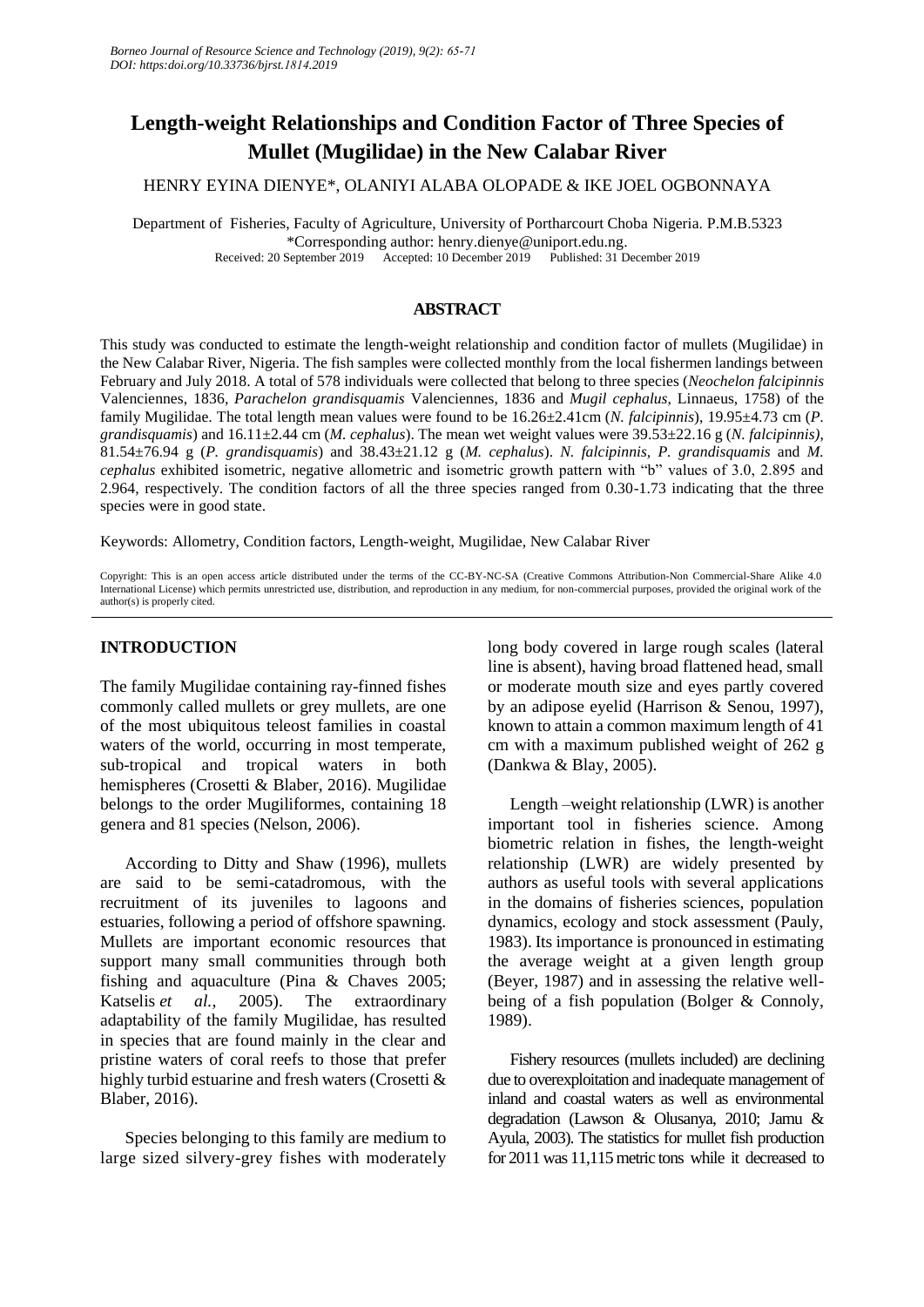10,923 metric tons in 2014 (NBS, 2017). Therefore, this study is aimed at estimating the length-weight relationship, condition factors of the mugilid species in the New Calabar.

# **MATERIALS AND METHODS**

#### **Study Area**

The study was carried out in the New Calabar River of Rivers State, Nigeria which is a partially mixed estuarine river (Figure 1). The climate is tropical, with high rainfall and annual precipitation of 2372 mm (range 2000 – 3000 mm; Abowei, 2000).

The New Calabar River is a black water type (Ubong & Gobo, 2001), which takes its rise from Elele-Alimini where it is acidic, fresh and non-tidal (Erondu & Chindah, 1991). It is joined by a smaller tributary river at Aluu, which takes its rise at Isiokpo. It further empties into some creeks and lagoons bordering the Atlantic Ocean. According to Dienye (2015), the New Calabar River is regarded as one the important water resources in the Niger delta region of southern Nigeria, because a lot of communities present around these areas directly depend on the river for their agricultural, recreational and sometimes domestic water supplies. The sampling stations are the middle reaches of the river which empties into the Bonny

River. These sampling stations were chosen because they are major landing sites in the river course.

#### **Data Collection**

Fish samples were collected from three sampling stations along the New Calabar River, they include; Choba, with a distance of 5021.5meters to Ogbogoro and also with a distance of 3806.86 meters to Iwofe landing sites. Weekly field survey was carried out from February to July 2018 with the help of local fishermen using various fishing gears: beach net (10–15 m length, 2–3.5 m height, mesh size 0.5–5 cm), fixed gill net (40–60 m long, mesh size 15–57 mm), Cast net (2–5 m diameter, mesh size 15–20 mm) and local traps (made from raffia palm; diameter 20 mm and 80 mm deep). Gillnets and traps were set between 1600 hours and 1800 hours and fishes caught were removed from the gear between 0600 hours and 0900 hours the next day. Dugout canoes with paddles were used during the sampling within the river. Fishes were identified after Adesaulu and Sydenham (2007). Fish specimens were measured to the nearest mm using a meter rule and weighed to the nearest 0.1 g with a top loading Sartorius balance (model BP 310S). The sampling duration with the fishing gear and methods were approximately the same



**Figure 1**. Map of the study area showing the sampling stations.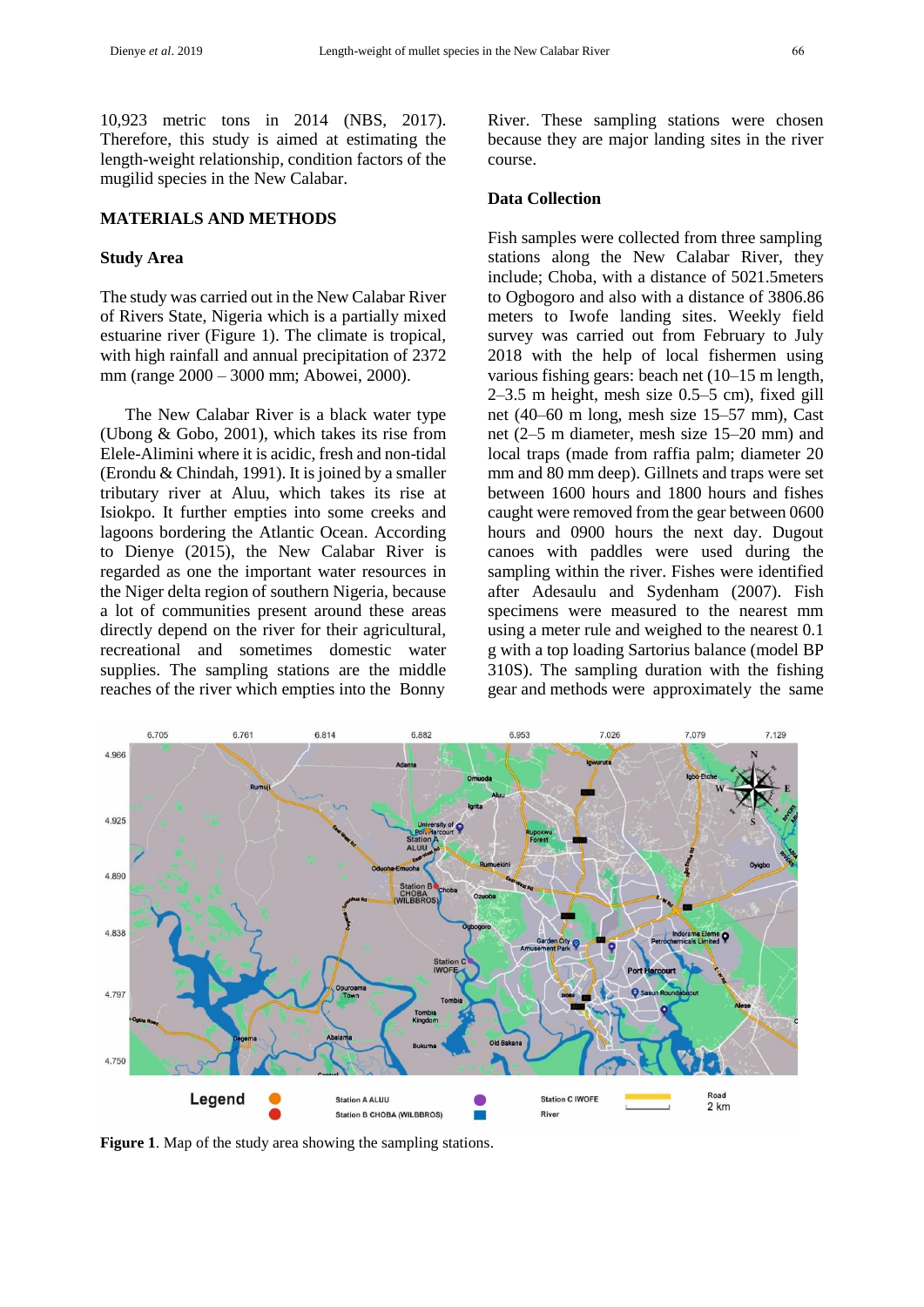throughout the period.

#### **Data Analysis**

A growth index using FiSAT II (Pauly, 1983) was performed to statistically analyse the lengthweight relationship and condition factor. Regression analysis was carried out using Scientific Package for Social Science (SPSS) version 23 in the New Calabar River (Eq. 1).

Length-weight relationship (W) =  $_{a}L^{b}$ (1)

where,

 $W = \text{Weight of fish in grams (g)}$ 

- $L =$  Length of fish in centimeters (cm)
- $a =$  Describe the rate if change of weight with length (intercept)
- $b =$  Weight at unit length (slope).

Eq. 1 was then transformed to log (Eq. 2) to estimate the parameters 'a' and 'b' (Nehemia *et al*., 2012).

The condition factor  $(K) = 100$  w/L<sup>b</sup> (2)

where,

 $w =$  Weight of the fish in gram (g)

 $L = \text{Total length in centimeters (cm)}$ 

 $b =$  Value obtained from the length-weight equation

# **RESULTS**

Three species belonging to Mugilidae family was identified (Table 1). A total of 578 fish samples belonging to three species were caught during the study: *Neochelon falcipinnis, Parachelon grandisquamis* and *Mugil cephalus*. The size composition of the three mullet species ranged from 9.00 to 27.50 cm (*N. falcipinnis*), 11.40 and 41.60 cm *(P. grandisquamis*) and 10.00 to 27.20 cm *(M. cephalus*). *P. grandisquamis* had the highest mean wet weight of 81.54±76.94 g, followed by *N. falcipinnis*  $(39.53 \pm 22.16 \text{ g})$  and *M. cephalus* (38.43±21.12 g).

Table 2 below shows that the value of parameter b ranged from 2.895 for *P. grandisquamis*, to 3.004 for *N. falcipinnis*. The coefficients of determination  $(r^2)$  of the lengthweight relationship (LWR) regressions as shown in Figures 2a, 2b and 2c ranged from 0.635 for *N. falcipinnis* to 0.868 for *P. grandisquamis*, and 0.644 for *M. cephalus*. The condition factors of the studied fish species were found to be between 0.30–1.71 for *N. falcipinus* to 0.92–0.32 for *P. grandisquamis*.

#### **DISCUSSION**

The study revealed that mean total length value varied between 16.26±2.41 cm (*N. falcipinnis*), 19.95±4.73 cm (*P. grandisquamis*) and 16.11±2.44 cm (*M. cephalus)*. Mean of wet weight varied from 39.53±22.16 g (*N. falcipinnis),* 81.54±76.94 g (*P. grandisquamis*) and 3 8.43±21.12 g (*M. cephalus*). According to King *et al*. (2017) mullets attain sexual maturity in 3 to 4 years at a size of about 30 cm. Studies

**Table 1.** Mean weight, standard length and total length of fish species.

|                             | N   | Weight $(g)$      |                     | Standard Length (cm) |                   | Total Length (cm) |                    | Girth (cm)      |                   |
|-----------------------------|-----|-------------------|---------------------|----------------------|-------------------|-------------------|--------------------|-----------------|-------------------|
|                             |     | $Mean \pm SD$     | Range               | $Mean \pm SD$        | Range             | $Mean \pm SD$     | Range              | $Mean \pm SD$   | Range             |
| Neochelon<br>falcipinus     | 274 | $39.53 \pm 22.16$ | $10.00 -$<br>180.00 | $12.64 \pm 1.98$     | $9.00 -$<br>22.00 | $16.26 \pm 2.41$  | $9.00 -$<br>27.50  | $6.90 \pm 1.56$ | $4.00 -$<br>12.50 |
| Parachelon<br>grandisquamis | 91  | $81.54 \pm 76.94$ | $10.00 -$<br>560.00 | $15.59 \pm 3.62$     | $9.00 -$<br>30.00 | $19.95 \pm 4.73$  | $11.40 -$<br>41.60 | $8.24 \pm 2.28$ | $4.50 -$<br>16.00 |
| Mugil<br>cephalus           | 213 | $38.43 \pm 21.12$ | $10.00 -$<br>160.00 | $12.55 \pm 1.94$     | $7.90 -$<br>20.00 | $16.11 \pm 2.44$  | $10.00 -$<br>27.20 | $6.81 \pm 1.58$ | $4.00 -$<br>12.00 |

**Table 2.** Overall condition factors and the growth pattern of Mugilidae in the New Calabar River.

|                             |                 | K             |          |       | $r^2$ | <b>Growth pattern</b> |  |
|-----------------------------|-----------------|---------------|----------|-------|-------|-----------------------|--|
| <b>Species</b>              | Mean            | Range         | a        |       |       |                       |  |
| Neochelon falcipinnis       | $0.89 \pm 0.27$ | $0.30 - 1.71$ | $-4.811$ | 3.004 | 0.635 | Isometry              |  |
| Parachelon<br>grandisquamis | $0.92 + 0.32$   | $0.33 - 2.15$ | $-4.438$ | 2.895 | 0.868 | Negative allometry    |  |
| Mugil cephalus              | $0.83 \pm 0.25$ | $0.34 - 1.73$ | $-4.700$ | 2.964 | 0.644 | Isometry              |  |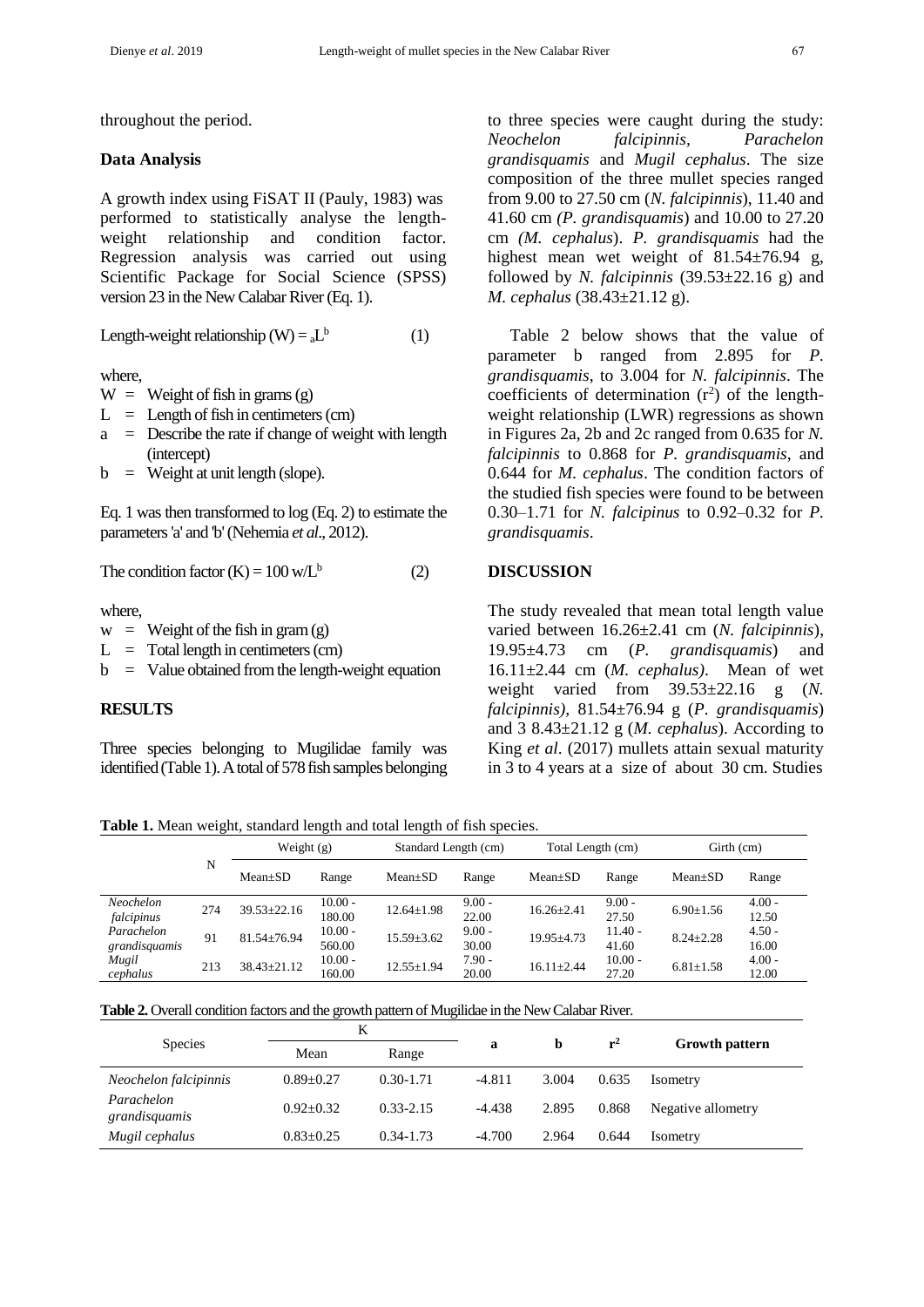

**Figure 2.** Growth patterns of (a) *Neochelon falcipinnis,* (b) *Parachelon grandisquamis,* and (c) *Mugil cephalus*in the New Calabar River.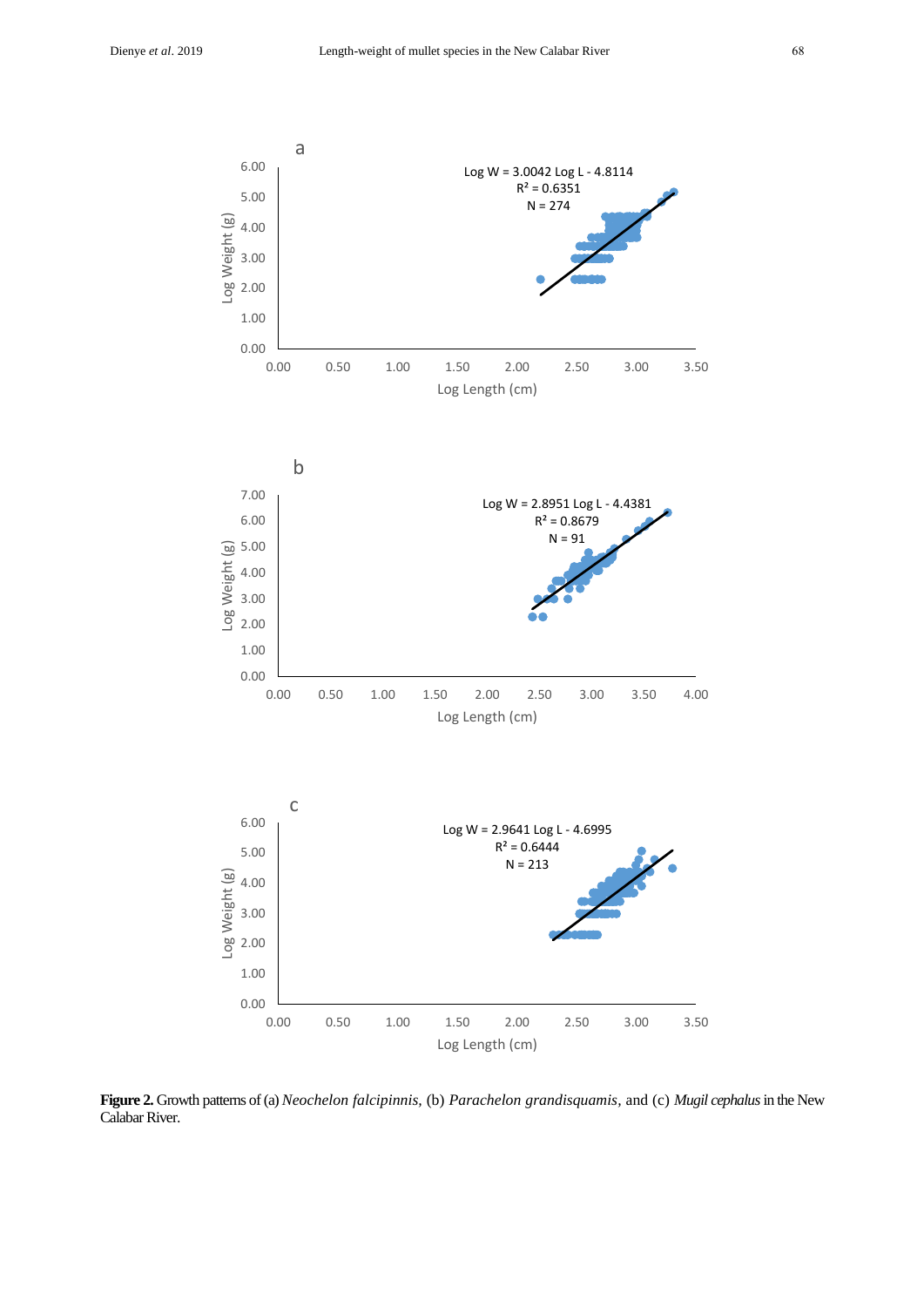carried out at other locations revealed a mean length of 16.37 cm and a mean weight of 71.19 g was observed for *Mugil cephalus* as well as a mean length of 17.76 cm and a mean weight 76.88 g for *Neochelon falcipinnis* in the Ologe Lagoon, Lagos (Kumolu-Johnson & Ndimele, 2010). Kolawole-Daniels *et al*., (2017) observed a mean weight of 49.89g and 81.76 g for *M. cephalus* and *N. falcipinnis,* respectively with a length range of 12.5–28.7 cm and 12.5–21.5 cm for both *M. cephalus* and *N. falcipinnis*, respectively in Lagos Lagoon. Comparing the information gathered above to that of the present study, it can be said that the different mean total length (TL) and weight fell below the values recorded by King *et al.,* (2017). Mullets are known to be semi-catadromous, with the recruitment of its juveniles to lagoons and estuaries, following a period of offshore spawning (Ditty & Shaw 1996). Akinrotimi *et al*., (2010) reported adult fish species at the Buguma creek, Niger delta for *P. grandisquamis* and *N. falcipinnis* in which the author attributed this occurrence to the fact that adults prefer water bodies with high salinities as they live mostly and spawn readily in the sea even as we understand that the New Calabar River is also part of the Niger delta region.

The results revealed that *N. falcipinnis, P. grandisquamis* and *M. cephalus* exhibited isometric, negative allometric and isometric growth pattern with "b" values of 3.0, 2.895 and 2.964, respectively. The negative allometric growth pattern obtained for *P. grandisquamis* implied that the species became slenderer as it increased in length (Riedel *et al*., 2007). A negative allometric growth pattern was observed for *N. falcipinnis* (2.991) and *M. cephalus* (2.823) in the Ologe lagoon Lagos (Kumolu-Johnson & Ndimele, 2010). Kolawole-Daniels *et al*. (2017) which is in contrast to the findings of this study. Olopade *et al*. (2019) further observed a negative allometric growth for *M. cephalus* (2.77) and *N. falcipinnis* (2.38). However, an isometric growth pattern was recorded for *N. falcipinnis* (3.18) at the Lagos lagoon and *N. falcipinnis* (3.0) in waters around Port Harcourt (Allison *et al*., 2008), which is in agreement with the findings of this present study. There are factors, which lead to differences in "b" values in fish specimen, namely shape and fatness of the species, temperature, salinity, food, sex and stage of maturity (Pauly, 1984; Sparre & Venema, 1992). According to Dienye and Woke (2015) the physico-chemical parameters of the sampled sites along the New Calabar River showed that pH of the river ranged between 6.3 and 6.72, temperatures ranged from 26.02 to 26.53 °C, and the dissolved oxygen (DO) ranged from 4.49 to 6.45 mg/L. The mean values for salinity ranged from 1.08 to 5.93 mg/L, chemical oxygen demand (COD) ranged from 1.74 to 2.67 mg/L, and biological oxygen demand (BOD) ranged from 0.17 to 0.23 mg/L.

The study area exhibited temporal variation which could be attributed to the mixing of the upper and lower reaches and pollution as a result of industrial activities going on in and around the river (Dienye & Woke, 2015). It is also inferred that higher "b" values imply relatively productive environmental conditions (Gopakumar *et al*., 1991), and if observed properly, the growth patterns of the studies listed above all vary among themselves. Differences between these findings and the results of this study may be due to differences in ecological conditions of water bodies (Nehemia *et al*., 2012), and as King (1991) observed, the inland waters of Nigeria have fish population, which are dominated by population having negative isometric growth pattern.

The mean condition factors in this study ranged from 0.83±0.25 (*M cephalus*) to 0.92±0.27 (*P*. *grandisquamis*). The slight differences in K values could be attributed to the differences in habitats, food availability, gonad development and gender of the fish (Quilang *et al*., 2007; Zhu *et al*., 2008; Hussain *et al*., 2010; Ndome & Eteng, 2010). Other factors that influence the condition of a fish include the number of specimens examined, season and area, spawning, degree of stomach fullness, healthy or diseased condition, differences of fishing gear and/or mesh size sizes, preservation techniques employed, and differences in the observed length ranges of the specimens (Borges *et al*., 2003; Andrea-Soler *et al*., 2006; Verdiell-Cubedo *et al*., 2006). The mean condition factors of all species was greater than 1 with K value ranging from  $2.53\pm0.34$  to  $3.45\pm0.29$ , which indicates that the three species were in a good state of well-being.

# **CONCLUSION**

The results revealed that *N. falcipinnis, P. grandisquamis* and *M. cephalus* exhibited isometric, negative allometric and isometric growth pattern with "b" values of 3.0, 2.895 and 2.964, respectively. The condition factors of all the three species ranged from 0.30–1.71 to 0.34– 1.73 indicating that the three species were in good state of well-being. The maximum mean size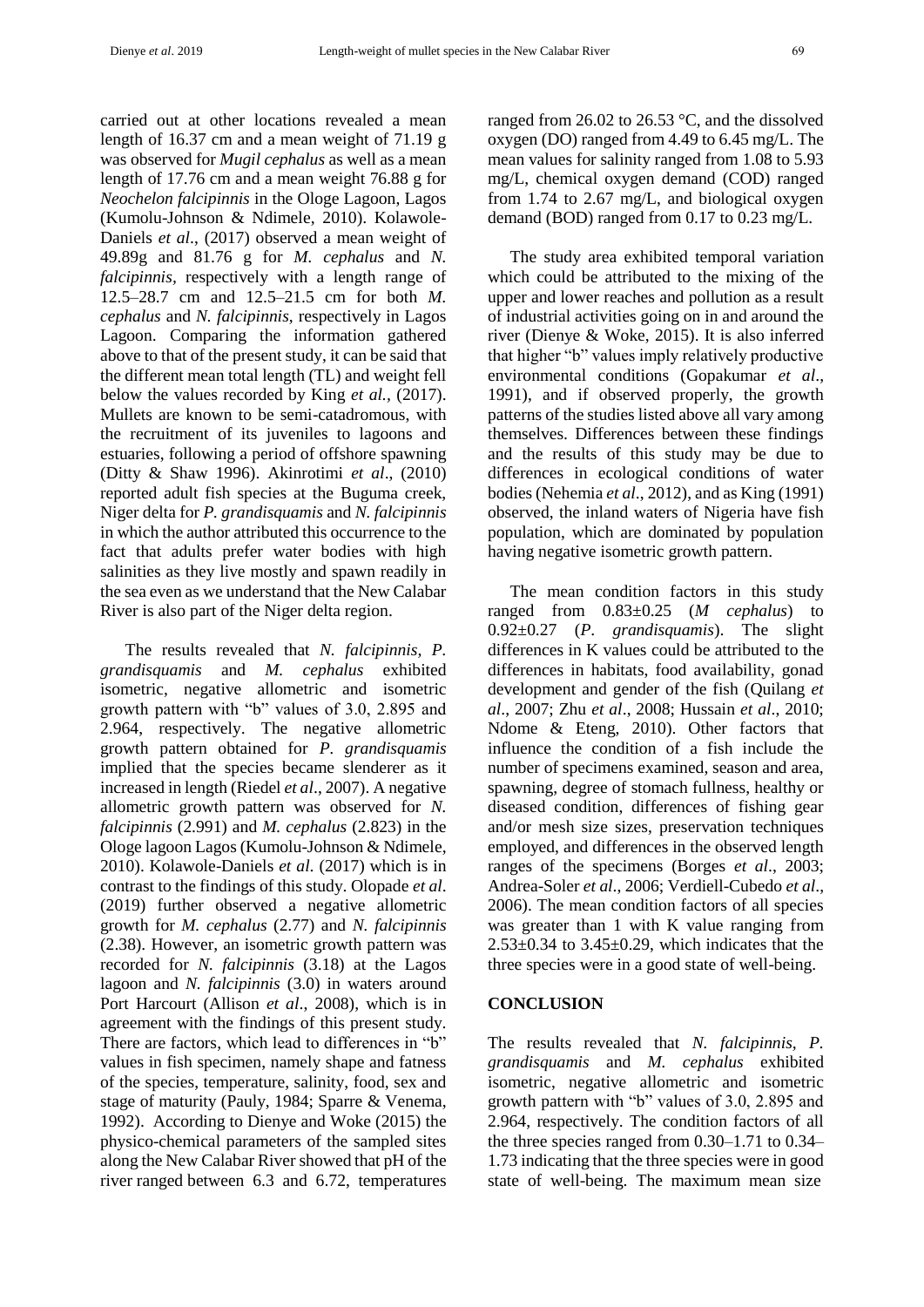observed in this study indicated that most species were juveniles and are not allowed to grow to adults in the environment due to exploitation of these fish species at the landing sites of the study area. The results of this study can be an effective tool to develop management strategies for these Mullet species with ultimate aim of conservation of the most preferred food fishes of the states and a healthy mullet fishery can be expected in the river when fishery regulations are enforced.

## **REFERENCES**

- Abowei, J.F.N. (2000). *Aspect of the fisheries of the lower Nun River*. (Ph.D. Dissertation), University of Port Harcourt.
- Adesaulu, E.A. & Sydenham, D.H.J. (2007). *The Freshwater Fishes and Fisheries of Nigeria*. Nigeria: Macmillan Publishers Ltd. Pp 397.
- Akinrotimi, O.A., Abu, O.M.G., Bekibele, D.O. & Uedema-Naa, B. (2010). Occurrence and distribution of grey mullets *Liza falcipinus* and *Liza grandisquamis* from Buguma Creek, Niger Delta, Nigeria. *Research Journal of Biological Sciences*, 5(1): 1-5.
- Allison, M.E., Davids, C.B.D. & Kingdom, T. (2008). Aspects of biology of Mugilids in waters around Port Harcourt, Niger Delta, Nigeria. *Proceedings from the 23rd Annual Conference of the Fisheries Society of Nigeria (FISON)*. Pp 124-129.
- Andrea-Soler, A., Oliva-Paterna, F.J. & Torralva, M. (2006). A review of length weight relationships of fish from the Segura River basin (SE Iberian Peninsula). *Journal of Applied Ichthyology*, 22: 295- 296.
- Beyer, J.E. (1987). On length-weight relationship computing the mean weight of the fish of a given length class. *Fishbyte*, 5(1): 11-13.
- Bolger, T. & Connoly, P.L. (1989). The selection indices for the measurement and analysis of fish condition. *Journal of Fish Biology*, 17(3): 1-182.
- Borges, T.C., Olim, S. & Erzini, K. 2003. Weight-length relationships for fish species discarded in commercial fisheries of the Algarve (southern Portugal). *Journal of Applied Ichthyology*, 19: 394- 396.
- Crosetti, D. & Blaber, S.J.M. (2016). Biology, ecology and culture of grey mullet (Mugilidae). CRC Press. Pp 200.
- Dankwa, H.R., Blay, J.Jr. & Yankson, K. (2005). Food and feeding habits of grey mullets (Pisces: Mugilidae) in two estuaries in Ghana. *West African Journal of Applied Ecology*, 8: 65-77.
- Dienye, H.E. (2015). Species diversity of macrophytes of the New Calabar River, Niger Delta, Nigeria. *International Journal of Fisheries and Aquatic Studies*, 3(1): 410-414.
- Dienye, H.E. & Woke, G.N. (2015). Physico chemical parameters of the upper and lower reaches of the New Calabar River Niger Delta*. Journal of Fisheries and Livestock Production,* 3:154.
- Ditty, J.G. & Shaw, R.F. (1996). Spatial and temporal distribution of larval striped mullet (*Mugil cephalus*) and white mullet (*Mugil curema*, family: Mugilidae) in the northern Gulf of Mexico, with notes on mountain mullet, *Agonostomus monticola*. *Bulletin of Marine Science,* 59: 271- 288.
- Erondu, E.S. & Chindah, A.C. (1991). Variation in the physico-chemical features and phytoplankton of new Calabar River at Aluu, Rivers State, Nigeria. *NIOMR Technical Paper No. 75, Institute for Oceanography and Marine Research, Lagos*. Pp 1- 18.
- Gopakumar, G., Pillai, P.P. & Koya, K.P. (1991). Population characteristics of tuna live baits in Lakshadweep. *Journal of the Marine Biological Association of India*, 33(1-2): 255-277.
- Harrison, I.J. & Senou, H. (1997). The living marine resources of the Western Central Pacific;. *FAO Species Identification Guide for Fishery Purposes FAO*, 4(2): 2069-2108.
- Hussain, S.M., Papernoz, R. & Khatoon, Z. (2010). Length-weight relationships of fishes collected from the Korangi-Phitti Creek area (Indus delta, northern Arabian Sea)*. Journal of Applied Ichthyology*, 26: 477-480.
- Jamu, D.M. & Ayinla, A.O. (2003). Potential for the development of aquaculture in Africa. *Naga Worldfish Center Quarterly,* 26: 9-13.
- Katselis, G., Koutsikopoulos, C., Rogdakis, Y., Lachanas, T., Dimitriou, E. & Vidalis, K. (2005). A model to estimate the annual production of roes (avgotaracho) of flathead mullet (*Mugil cephalus*) based on the spawning migration of species*. Fishery Research*, 75: 138-148.